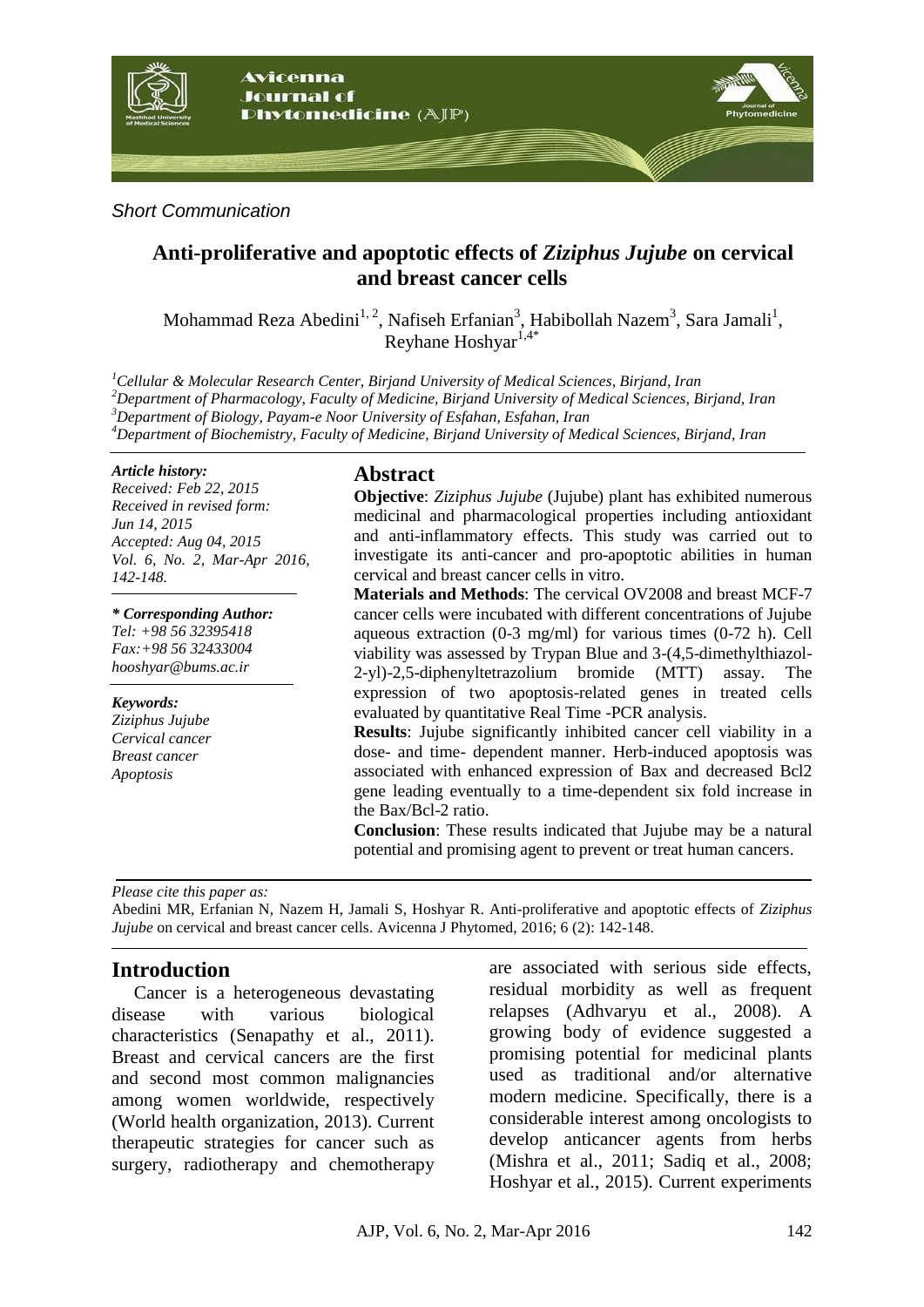showed that herbs play anticancer role via induction of program cell death (apoptosis) and cell differentiation, enhancing the immune system potential, inhibiting angiogenesis and reversing multidrug resistance (Liu et al., 2013). However,mucheffort yet is required to determine the role of herbs in cancer therapy. One of such medicinal plants is Jujube with numerous biological compounds and a long history of use as a remedy for various disorders (Preeti and Tripathi, 2014).

Apoptosis plays a critical role in the regulation of normal cells homeostasis and cancer cells growth (Kuno et al., 2012). The present study was designed to shed light on the anti-cancer effects of Jujube on human breast and cervical cancer cells. We found that the Jujube extract decreased the cell viability, a response associated with increased Bax/Bcl-2 genes ratio.

# **Materials and Methods**

## **Jujube aqueous extract preparation**

The semi-dried fruits of Jujube were washed and after seed removal, soft red parts were dried in 50°C and grounded into powder in a mortar. The powder was dissolved in boiling distilled water for 30minute, then filtered by a sterile filter (0.2 μm) and lyophilized (Hoshyar et al., 2015).

## **Cell culture and Cell viability assay**

Cervical cancer cell line (OV2008) was kindly provided from Doctor Benjamin K. Tsang's laboratory (Department of Obstetrics, Gynecology and Cellular and Molecular Medicine, University of Ottawa, Canada). Breast cancer cell line (MCF-7) and normal cell line (MCF-10A) were purchased from Iranian Biological Resource Center, Iran. OV2008, MCF-7 and MCF-10A cells were cultured in RPMI and DMEM media, respectively (Abedini et al., 2004, Kobayashi et al., 2013). The cells were treated with different concentration of Jujube extract (0-3 mg/ml) for various interval times (0- 72 hours). The stained cells by Trypan Blue observed and counted via an inverted microscope. MTT assay was used to assess the anti-proliferative effects of Jujube aqueous extract on the cancer cells (Wang et al., 2014). Using the dose- and timedependent curves by linear interpolation, the IC50value of Jujube was calculated to analyze its cytotoxic efficiency (Bathaie et al., 2013).

## **Quantitative Real Time-PCR analysis**

Total RNA was isolated using RNeasy Mini Kit (Qiagene-USA). The extracted RNA was immediately used in RT-PCR to generate first-strand cDNA (cDNA Synthesis Kit, Thermo Scientific, USA). The Quantitative RT-PCR for Bax and Bcl2was carried out using the specific primers (Table 1). Gene amplification was performed in the ABI Step One™ Real-Time PCR System (Applied Biosystems, Foster City, CA) with 40cycles of denaturation at 95°C for 30s, annealing and extension at 60°C for 30s and data collection 80°C for 20s. β-actin gene was used to normalize the relative expression for interested genes calculated by  $2^{\Delta\Delta CT}$ method and SYBR Green kit according to our previous reports (Abedini et al., 2014).

Table 1. Real-time primer sequences

| Gene           | <b>Sequences</b>                                                                     |
|----------------|--------------------------------------------------------------------------------------|
| <b>B-Actin</b> | 5'TGGCACCCAGCACAATGAA3' (Forward)<br>5' CTAAGTCATAGTCCGCCTAGAAGCA 3'<br>(Reverse)    |
| <b>Bax</b>     | 5' TGGAGCTGCAGAGGATGATTG3'<br>(Forward)<br>5' GAAGTTGCCGTCAGAAAACATG3'<br>(Reverse)  |
| <b>Bel2</b>    | 5'CTGCACCTGACGCCCTTCACC3'<br>(Forward)<br>5'CACATGACCCCACCGAACTCAAAGA3'<br>(Reverse) |

#### **Statistical analysis**

Results are expressed as mean ± SEM for at least three independent experiments  $(n = 3)$ . Data were analyzed using one-way ANOVA and with Tukey's post hoc-test to assess differences between experimental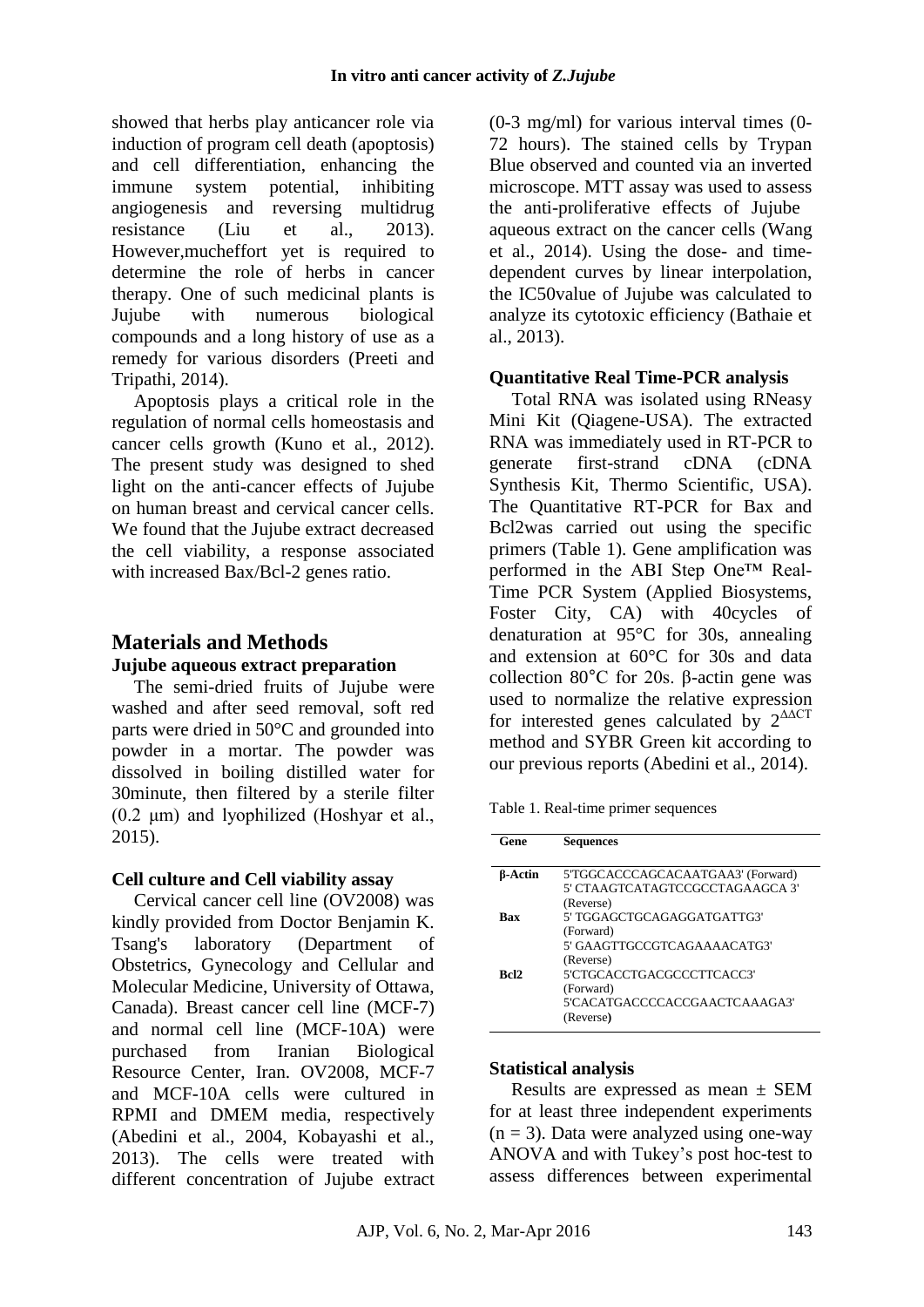groups (PRISM 5.0; Graph- Pad Software Inc.).

#### **Results**

#### **Effects of Jujube on cancer cells proliferation**

To examine the effect of Jujube on cell proliferation, cells were cultured and treated with Jujube extract (0-3 mg/ml; 0- 72 hours). The effect of Jujube aqueous extract on the cancer cell morphology and proliferation were assessed by Trypan Blue staining and MTT assay, respectively. Jujube extract leads to cell shrinkage, blebbing and piknotic nuclei. In addition, Jujube treatments significantly decreased cell proliferation after 24 and 48 hours with  $0.25-1$  mg/ml  $(p<0.05)$  and 1.25-3 mg/ml h (p<0.001) as well as 72 hours with  $0.25-3$  mg/ml (p<0.001) in a dose- and time-dependent manner when compared with control group without Jujube (Figure 1). As shown in Table 2, the IC50 values of Jujube significantly decreased after different times (24-72 hours) in both cancer cell lines  $(p<0.01)$ .

This response was more evident in MCF-7 cells. In another word, IC50 of Jujube for MCF-7 after different times was higher compared to  $OV-2008$  cells  $(P<0.05)$ . Analyses of the cell survival showed that OV2008 cells were more sensitive to jujube compared to MCf-7 cells. Parallel treatment of the normal cells with this herb indicted a much less inhibitory effect on the viability of MCF-10A cells (Figure 2). Post hoc test revealed that Jujube at doses of 0.25-3 mg/ml ( $p=0.4487$ ) did not affect growth of normal cells when compared with control group without Jujube.

Table 2. IC50 values (mg/ml) of Jujube in both cancer cells.

| <b>Cancer cell line</b> | 24 hours     | 48 hours         | 72 hours           |
|-------------------------|--------------|------------------|--------------------|
| <b>OV2008</b>           | $1.2 + 0.03$ | $0.5 + 0.05a$    | $0.2 + 0.02a$      |
| $MCF-7$                 | $1.8 + 0.08$ | $1 \pm 0.03$ a.b | $0.5 \pm 0.05$ a.b |

Data are expressed as the means of triplication  $\pm$ SEM (n=3). a  $p<0.01$  IC50 for 48 and 72 hours in comparison with 24 hours treatment in both cell lines; b p<0.05 IC50 for MCF-7 cells in comparison with IC50 for OV 2008 cells at different time treatments



Figure 1.Effect of Jujubeon MCS-7 cell viability. The cells were treated with different concentrations of Jujube for 0-72 hours. Data are expressed as mean  $\pm$  SEM (n=3). Values are statistically significant at \*\*\*p<0.001, \*p<0.05 vs. respective control group (One-way ANOVA followed by Tukey's post hoc test).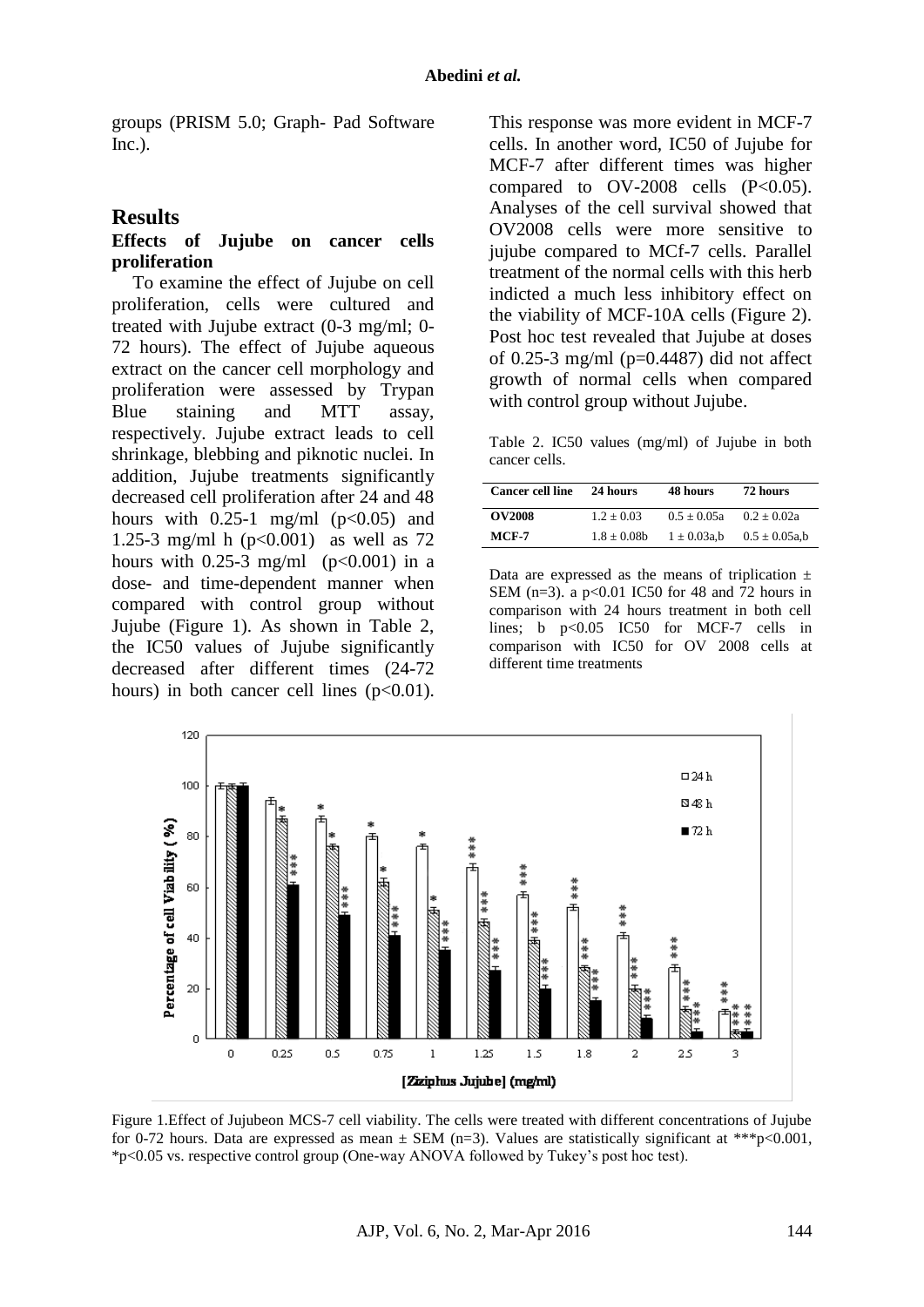

Figure 2.Effect of Jujubeon MCF-10A cell viability. The cells treated with different concentrations of Jujube for 0-72 hours. Results are reported as the mean  $\pm$  SEM (n=3; p>0.05). Values are not statistically significant compared to the control group (One-way ANOVA followed by Tukey's post hoc test).

#### **Alteration of apoptosis regulating genes expression by Jujube in cancer cells**

Anti-proliferative effects of Jujube suggested that it may attenuate the cell proliferation through alteration of apoptotic regulating genes. To examine this hypothesis, we investigated Jujube's effect on expression of Bax and Bcl2

genes. As indicated in Figure 3, herb significantly increased the expression of Bax (p<0.001) and decreased Bcl-2 expression  $(p<0.05)$  in cancer cells. Jujube also dramatically increased the Bax/Bcl-2 mRNA ratio as high as six folds in treated cancer cells.



Figure 3. OV2008 cells treated with 1.2 mg/ml Jujube for 0-36h. Jujube increased the gene expression of Bax and decreased Bcl2 expression in cells. Data represents relative gene expression (Target/β-actin) mean  $\pm$  SEM of three experiments (n=3). Values are statistically significant at \*\*\*p<0.001, \*p <0.05 vs. respective control group (One-way ANOVA followed by Tukey's post hoc test).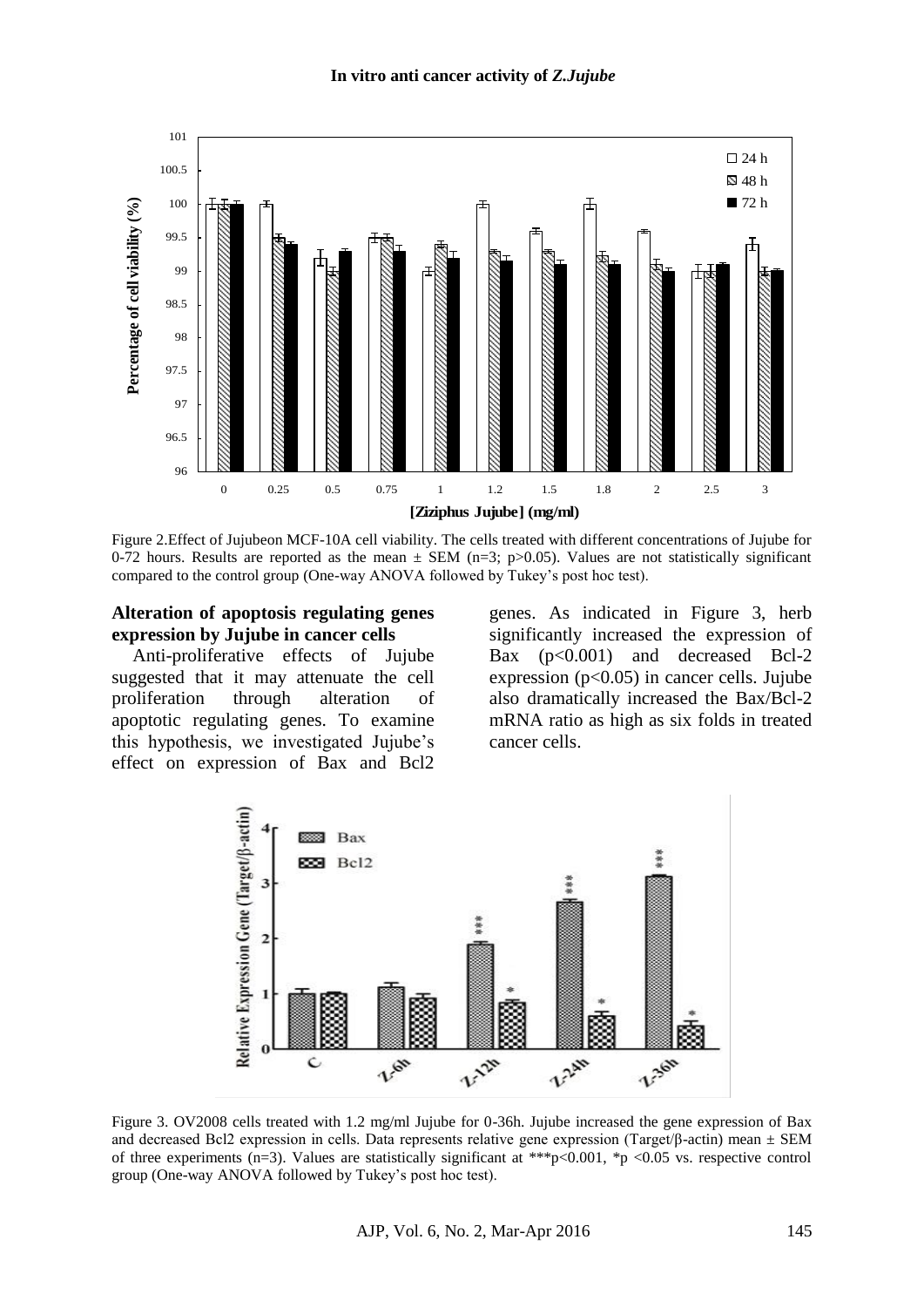# **Discussion**

Numerous studies have suggested that herbs exert potent anti-carcinogenic effects due to their ability to induce apoptosis. Some of these medicinal plants are *Crocus sativus* (Hoshyar et al., 2013), *Allium sativum* (Tsubura et al., 2011), *Camellia sinensis* (Thakur, 2012), *Aloevera* (Rajeswari et al., 2012), and *Curcuma longa* (Hashim et al., 2013). Jujubeis one of the most valuable herbs with terrific medicinal ingredients (Mahajan and Chopda, 2010).

In the present study, we investigated the anti-proliferative effects of Jujube aqueous extract on MCF-7 and OV2008 cell lines which showed that it significantly inhibited cell growth in a dose- and timedependent manner. We have also assessed the IC50 of Jujube and shown that its values decreased in a time-dependent manner on both cancer cells. Although there is a significant difference among different times (24-72 hours) for each cancer cell line, the IC50 measures of Jujube for OV2008 were markedly less than the values for MCF-7. This may suggest that OV2008 cells were more sensitive to effective dose of Jujube compared to MCF-7 cells.

In this context, the anti-proliferative effect of de-proteinized polysaccharide (DPP) isolated from jujube on melanoma cells was evaluated and showed that IC50 of DPP was attenuated less than 20% between 24 and 48h treatment [\(Hung](http://www.phcogrev.com/article.asp?issn=0973-7847;year=2009;volume=3;issue=6;spage=320;epage=329;aulast=Mahajan#ref40) et al., 2012). However, in the present study, these decreases were 60 and 40% from 24h to 48h for OV2008 and MCF-7 cells, respectively. Moreover, the IC50 values of DPP in melanoma cells at different times were more than three folds in comparison with those of Jujube in OV2008 and MCF-7 [\(Hung](http://www.phcogrev.com/article.asp?issn=0973-7847;year=2009;volume=3;issue=6;spage=320;epage=329;aulast=Mahajan#ref40) et al., 2012). Additionally, it has been shown that cisplatin induces cell death at more extent in OV2008 compared to A2780s cells which are both chemosensitive cancer cells (Abedini et al., 2014). Plastina and coworkers indicted that the three alcoholic

extraction of Jujube significantly inhibited proliferation and induced apoptosis in both estrogen receptor alpha (ERα) positive MCF-7 and ERα negative SKBR3 human breast cancer cells. However, they did not provide any result about their mechanism (Plastina et al., 2012). The present study is in line with their data. Our findings also illustrated that various concentrations of Jujube had no cytotoxic effect on MCF-10Anormal cells. Taken together, it seems that inhibitory effects of Jujube and/or its active metabolites on different cell lines are following the same trends, but illustrated various intensities.

However, the precise mechanism of this response has not been reported yet. We recently have studied the impact of Jujube on gene expression which involves in the cell cycle regulation. We showed that it increased TP53, P27 and P21 mRNA abundance, a response which was associated with a decreased in CD1 mRNA level (Submitted manuscript under review). Moreover, we showed that aqueous Jujube alters the expression of apoptosis regulating genes including Bax and Bcl2 and their ratio. Dysregulation of apoptosis is associated with an imbalance of expression of genes which involvesin cell death and proliferation (Reed, 1999; Cheung et al., 2012). The Bcl-2 family genes consists of both pro-apoptotic and anti-apoptotic proteins e.g. Bax and Bcl-2, respectively (Elmore, 2007; Wong, 2011). The balance of their expression and distribution are key determinants for cell fate (Piltan et al., 2010). Bcl-2 located in the membrane of the nucleus and mitochondria and as a pro-survival molecule, sequesters and prevents Bax translocation to mitochondria resulting in apoptosis inhibition (Edlich and Banerjee, 2011). To further examine the mechanism(s) by which Jujube exerts the cell proliferation, here we evaluated its effects on apoptotic gene expression level. To our knowledge, this is the first quantitative assessment demonstrated that cell treatment with Jujube (1.2 mg/ml; 0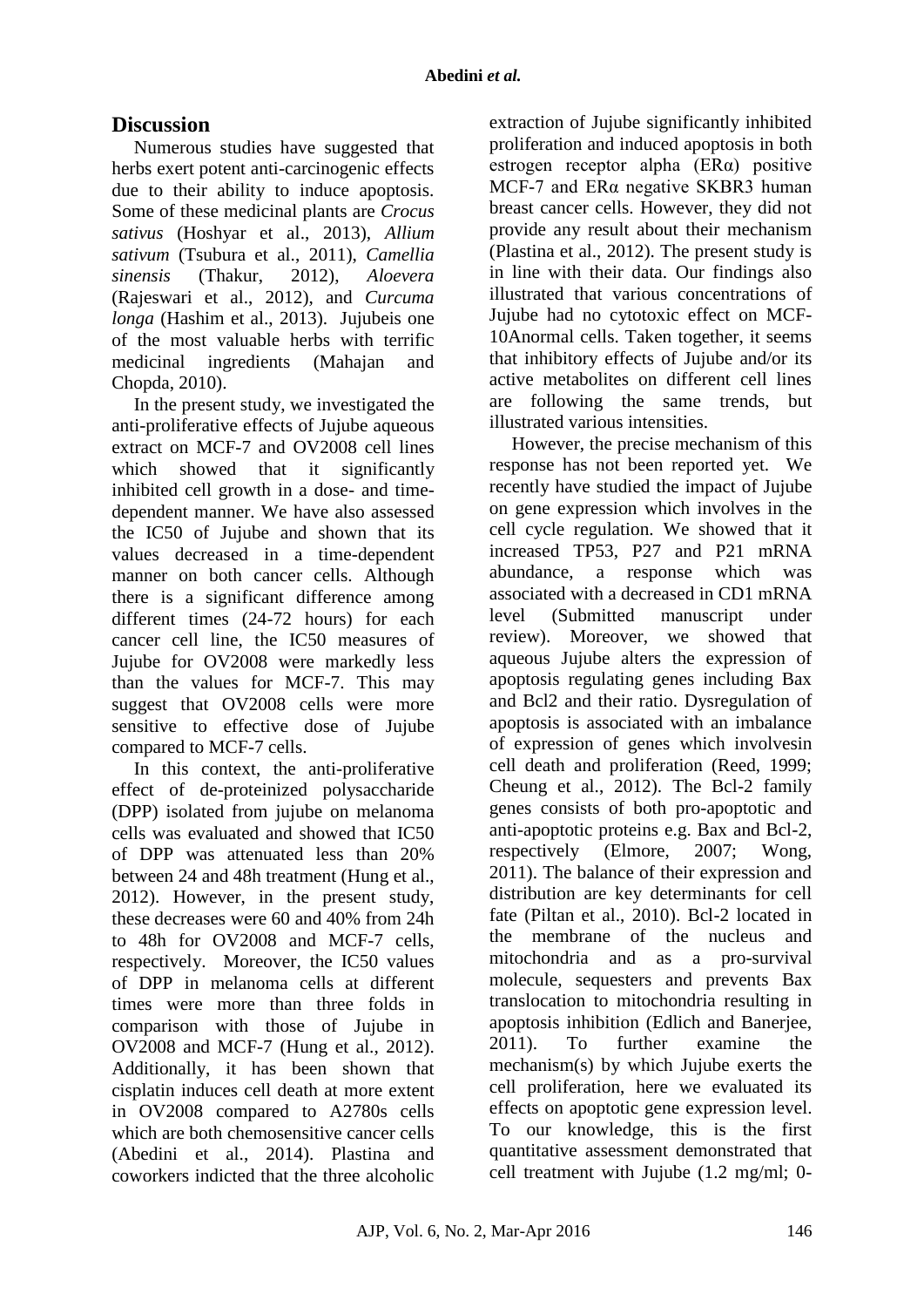36h) resulted in more than three-fold increase in Bax mRNA level, a response associated with 50% decrease in Bcl-2 mRNA abundance, thereby significantly enhancing the Bax / Bcl-2mRNA ratio as much as 6 folds in treated cells.

In summary these findings support the notion that Jujube exerts selective antitumor effect via inhibition of cell growth and induction of apoptosis. It could be apromising strategy to develop a successful treatment for cancer therapy.

#### **Acknowledgments**

The authors would like to thank the Research Affairs of Birjand University of Medical Sciences for financially supporting this project.

#### **Conflict of interest**

The authors declare that they have no conflict of interest.

# **References**

- Abedini MR, Qiu Q,Yan X, Tsang BK. 2004. Possible role of FLICE-like inhibitory protein (FLIP) in chemoresistant ovarian cancer cells in vitro. Oncogene, 23: 6997- 7004.
- Abedini MR, Wang PW, Huang YF, Cao M, Chou CY, Shieh DB, Tsang BK. 2014. Cell fate regulation by gelsolin in human gynecologic cancers. Proc Natl Acad Sci, 111:14442-14447.
- Adhvaryu MR, Reddy N, Parabia MH. 2008. Anti-tumor activity of four ayurvedic herbs in dalton lymphoma ascites bearing mice and their short-term In vitro cytotoxicity on DLA-Cell-Line. Afr J Tradit Complement Altern Med, 5:409– 418.
- Bathaie Z, Hoshyar R, Miri H, Sadeghizadeh M. 2013. Anticancer effect of crocetin in both human adenocarcinoma gastric cancer cells and rat model of gastric cancer. Biochem Cell Biol, 91:1-7.
- Cheung HH, Liu X, Rennert OM. 2012. Apoptosis: Reprogramming and the Fate of Mature Cells. ISRN Cell Biol, 1-8.
- Edlich F, Banerjee S, Suzuki M, Cleland MM, Arnoult D, Wang C, Neutzner A, Tjandra

N, Youle RJ. 2011. Bcl-x (L) retrotranslocates Bax from the mitochondria into the cytosol. Cell, 145:104-116.

- Elmore S. 2007. Apoptosis: A Review of Programmed Cell Death. Toxicol Pathol, 35: 495–516.
- Hashim FJ, Muayad S, Shawkat Abdul Ameer N. 2013. The role of Curcuma longa rhizomes ethanolic extract on human lymphocytes treated by bickel by using G banding technique and karyotyping. J Fundam Appl Sci, 9: 105-109.
- Hoshyar R, Bathaie Z, Sadeghizadeh M. 2013. Crocin triggers the apoptosis through increasing the Bax/Bcl-2 ratio and caspase activation in human gastric adenocarcinoma, AGS, cells. DNA Cell Biol, 32:50–57.
- Hoshyar R, Mahboob Z, Zarban A. 2015. The antioxidant and chemical properties of Berberis vulgaris and its cytotoxic effect on human breast carcinoma cells. Cytotech, *In Press*
- Hoshyar R, Mohaghegh Z, Torabi N, Abolghasemi A 2015. Antitumor Activity of Aqueous Extract of Ziziphus Jujube Fruit in Breast Cancer: An In Vitro and In Vivo Study. Asian Pac J Reprod, 4: 116- 122.
- Hung CF, Hsu BY, Chang SC, Chen BH. 2012. Antiproliferation of melanoma cells by polysaccharide isolated from Zizyphus jujuba. Nutrition, 28: 98-105.
- Kobayashi N, Abedini MR, Sakuragi N, Tsang BK. 2013. PRIMA-1 increases cisplatin sensitivity in chemoresistant ovarian cancer cells with p53 mutation: a requirement for Akt down-regulation. J Ovarian Res, 6.
- Kuno T, Tsukamoto T, Haral A, Tanaka T. 2012. Cancer chemoprevention through the induction of apoptosis by natural compounds. J Biophys Chem, 3:156-173.
- Latest world cancer statistics. 2012 World health organization.
- Liu JC, Guan X, Ryan JA, Rivera AG, Mock C, Agrawal V, Letai A. 2013. High mitochondrial priming sensitizes hESCs to DNA-damage-induced apoptosis. Stem Cell, 13:483-491.
- Mahajan RT, Chopda MZ. 2009. Phyto-Pharmacology of Z.Z.Jujube jujuba Mill-A plant review. Pharmacognosy, 3:320- 329.